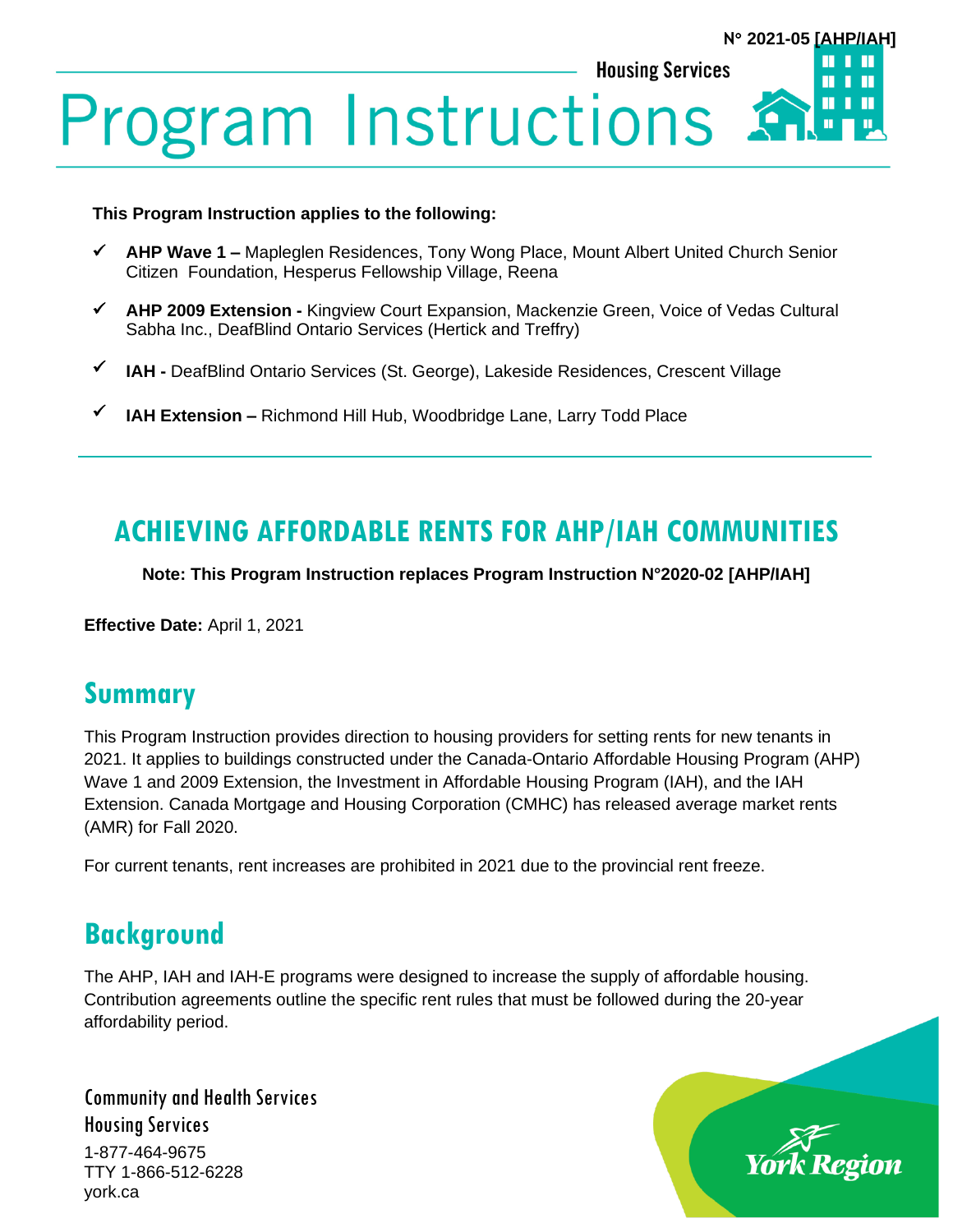To achieve affordability, rents must remain at or below the applicable CMHC AMRs while also maintaining an average rent for the entire building at or below 80% of AMR.

## **Action Required**

Housing providers must follow the applicable rent rules based on their contribution agreements.

- Buildings must achieve an overall average rent at or below 80% of CMHC AMR. Individual unit rents cannot exceed the applicable AMR.
- When calculating the building's overall average rent, housing providers must use the tenant contribution to rent (the portion paid by the tenant) for subsidized tenants.
- **Rents for new tenants:** Rents for new tenants in 2021 must be at or below the most recent CMHC AMR, provided in Table 1.

| ---                                                                                     |                 |           |           |           |
|-----------------------------------------------------------------------------------------|-----------------|-----------|-----------|-----------|
| Zone                                                                                    | <b>Bachelor</b> | 1 Bedroom | 2 Bedroom | 3 Bedroom |
| Zone 25<br>Richmond Hill, Vaughan, King                                                 | \$1,109         | \$1,383   | \$1,591   | \$1,842   |
| Zone 26<br>Aurora, Newmarket, Whitchurch-<br>Stouffville, East Gwillimbury,<br>Georgina | \$764           | \$1,312   | \$1,420   | \$1,716   |
| Zone 27<br>Markham                                                                      | $$1,029*$       | \$1,440   | \$1,600   | \$1,668   |
| York Region (Zones 25-27)                                                               | \$995           | \$1,370   | \$1,537   | \$1,465   |

**Table 1 Fall 2020 CMHC Average Market Rents for York Region**

\*Note: The Zone 27 bachelor rent has been supressed by CMHC. The Fall 2019 bachelor rate has been provided for use in 2021.

• **Rents for current tenants** who started rental agreements prior to 2021 cannot be increased in 2021, as the Government of Ontario has frozen most residential rents for the period of January 1, 2021 and December 31, 2021. For more information refer to [Program Instruction 2020-08: Setting](https://www.york.ca/wps/wcm/connect/yorkpublic/814ff13e-2355-4481-8320-a20941bd3a17/PI-2020-08-Implementing-the-2021-Provincial-Rent-Freeze-for-Current-Market-Rent-Tenants-in-AHP-IAH-Funded-Communities.pdf?MOD=AJPERES&CVID=npTz1ZR)  [Market Rents for Current Tenants in AHP/IAH-Funded Communities During the 2021 Provincial](https://www.york.ca/wps/wcm/connect/yorkpublic/814ff13e-2355-4481-8320-a20941bd3a17/PI-2020-08-Implementing-the-2021-Provincial-Rent-Freeze-for-Current-Market-Rent-Tenants-in-AHP-IAH-Funded-Communities.pdf?MOD=AJPERES&CVID=npTz1ZR)  [Rent Freeze.](https://www.york.ca/wps/wcm/connect/yorkpublic/814ff13e-2355-4481-8320-a20941bd3a17/PI-2020-08-Implementing-the-2021-Provincial-Rent-Freeze-for-Current-Market-Rent-Tenants-in-AHP-IAH-Funded-Communities.pdf?MOD=AJPERES&CVID=npTz1ZR)

### **Note on Annual CMHC AMR Data Release**

CMHC has started releasing annual rental market reports and AMR data in late January each year. Housing providers are encouraged to consider this timing in determining annual budgets and planning for market rent increases, as well as the requirements relating to rent increases under the *Residential Tenancies Act, 2006*. Each year, the Region will continue to release these program instructions as soon as possible once CMHC data is made available.